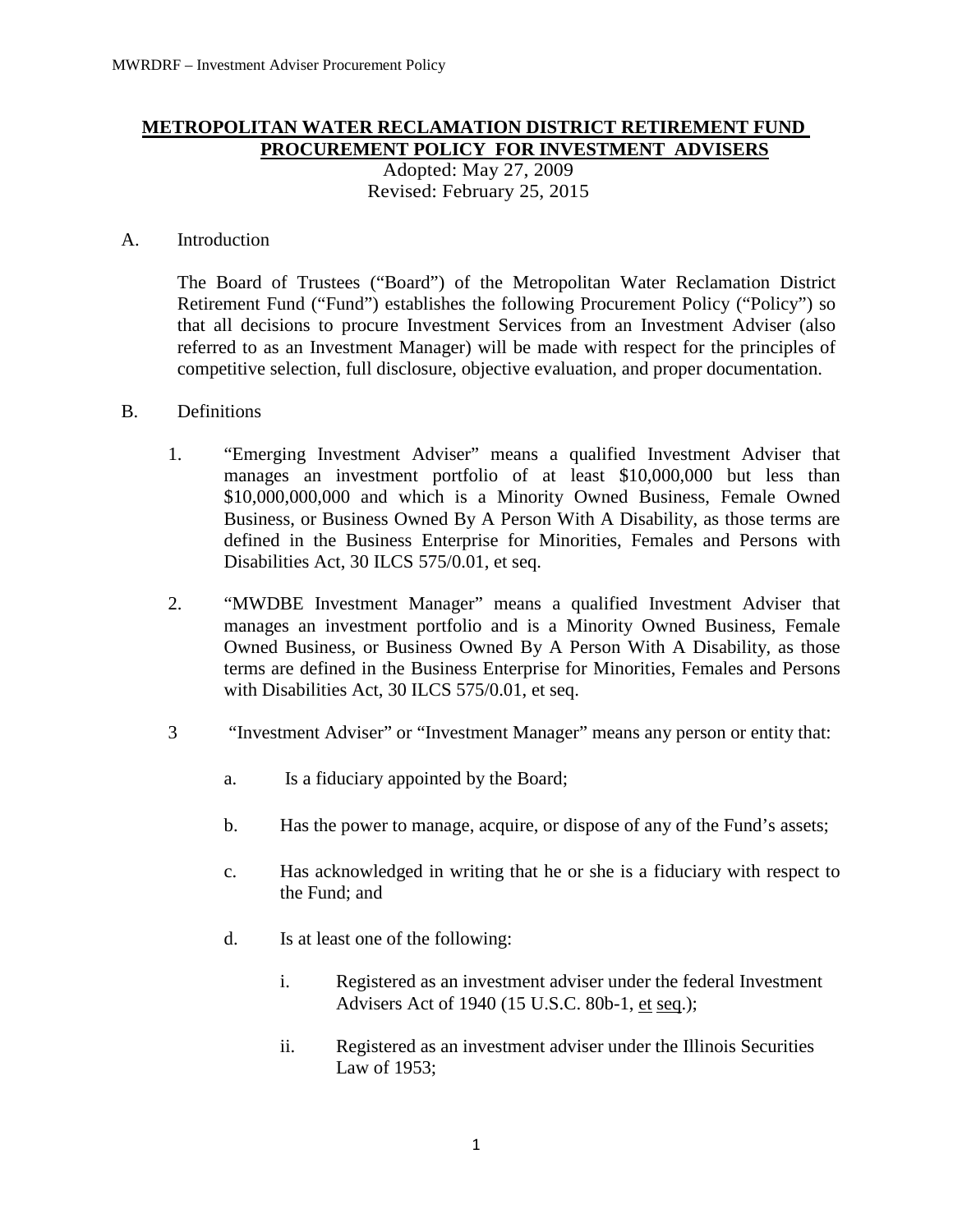- iii. A bank, as defined in the Investment Advisers Act of 1940;
- iv. An insurance company authorized to transact business in Illinois;
- v. Any other such entity that may be provided for in Section 1- 101.4(4) of the Illinois Pension Code, 40 ILCS 1-101, et seq.; or
- e. Manages the assets of the Fund in an Asset Allocation Category pursuant to the terms of a limited liability corporation, limited liability partnership, commingled investment fund, collective investment fund, or such other similar investment vehicle.
- 4. "Investment Consultant" means any person or entity retained by the Board to make recommendations in developing an investment strategy, assist with finding appropriate Investment Advisers or other investment related professionals, or monitor the Board's investments. Investment Consultant does not include noninvestment related professionals or professionals offering services that are not directly related to the investment of assets, such as legal counsel, actuary, proxy voting services, services used to track compliance with legal standards, and investment fund of funds where the Board has no direct contractual relationship with the Investment Adviser(s) or partnerships.
- 5. Investment Services
	- a. Definition. "Investment Services" means services to be provided by an Investment Adviser in an Asset Allocation Category.
	- b. Asset Allocation Categories. The following asset allocation categories shall be subject to this Policy:
		- i. Fixed income;
		- ii. Equity;
		- iii. Cash management;
		- iv. Alternative investments through a "fund of funds" or on a direct basis;
		- v. Private equity;
		- vi. Real estate: domestic and international;
		- vii. International equity and fixed income; and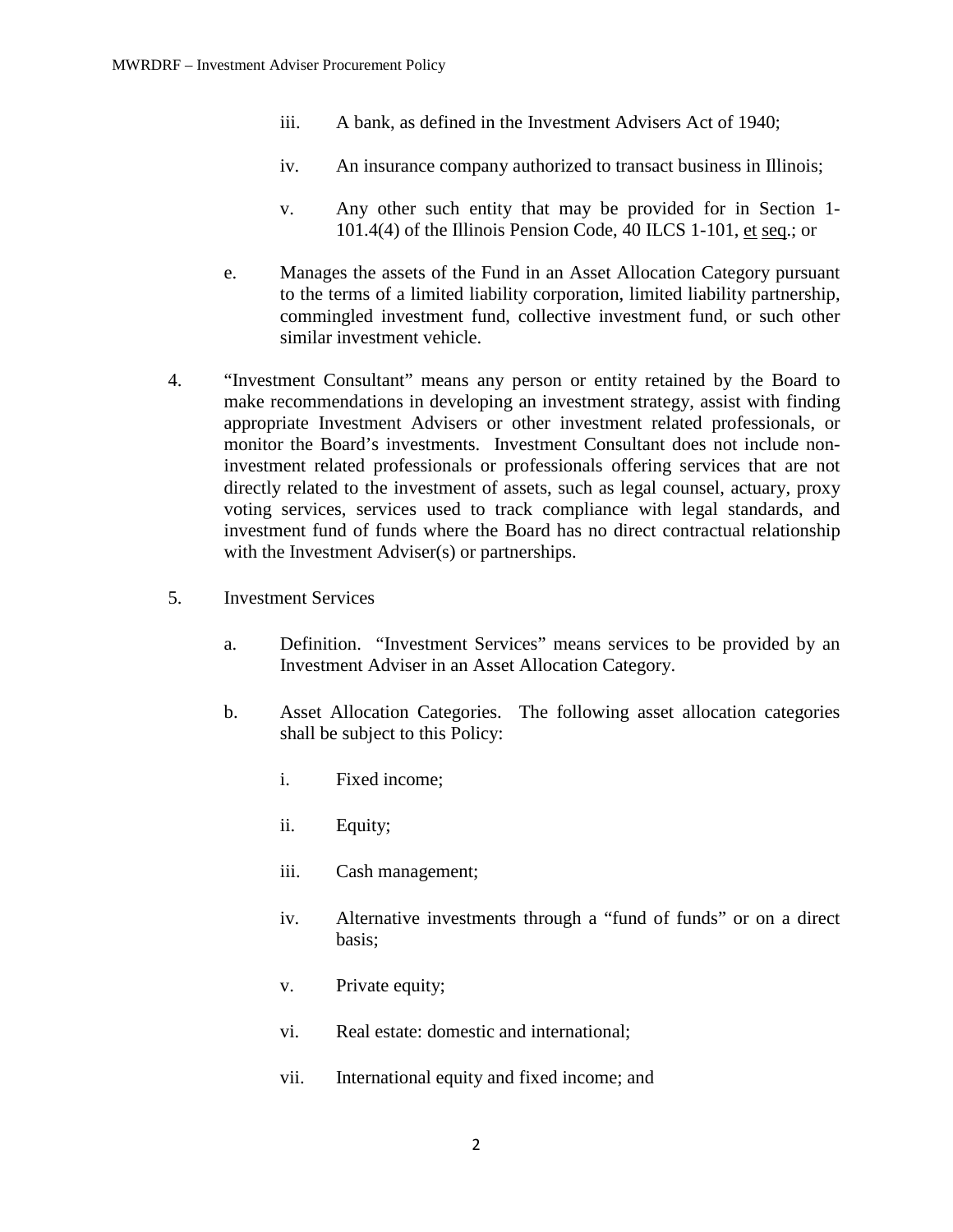- viii. Other such Investment Services as the Trustees may determine.
- C. Application of Competitive Selection Procedures. This Policy applies to every procurement of Investment Services to be provided by an Investment Adviser, except:
	- 1. Sole source procurements;
	- 2. Emergency procurements; and
	- 3. At the discretion of the Board, contracts for procurements of Investment Services for less than \$20,000 that are for a nonrenewable term of one year or less.

All exceptions granted shall be published on the Fund's web site and shall include a brief explanation of the reason for the exception.

- D. Competitive Selection Procedures
	- 1. Prescreening. The Investment Consultant shall, with the guidance of the Fund's Trustees and staff, maintain a list of prescreened and investment search eligible ("prescreened") Investment Advisers as follows:
	- a. The Investment Consultant shall maintain a proprietary database or shall subscribe to a database open to all prospective Investment Advisers in all Asset Allocation Categories appropriate for that Investment Consultant's scope of engagement. The Investment Consultant shall require data on a uniform basis and shall post uniform prescreening documents on the Investment Consultant's website.
	- b. The Investment Consultant shall, with the guidance of the Fund's Trustees and staff, encourage broad based participation by all Investment Advisers in submitting data to the Investment Consultant, including but not limited to participating in industry forums established to introduce Emerging Investment Advisers and other such outreach programs. In addition, the Investment Consultant will have an open door policy for interviewing and visiting with all Investment Advisers appropriate for the Investment Consultant's scope of engagement, including Emerging and MWDBE Investment Advisers. The prescreening process will include but not be limited to the following:
		- i. Determination that the Investment Adviser meets the minimum objective requirements for future consideration in a prospective Search for Investment Adviser/Investment Manager ("SIA") or that the Investment Adviser understands the requirements that are not met and how to achieve them.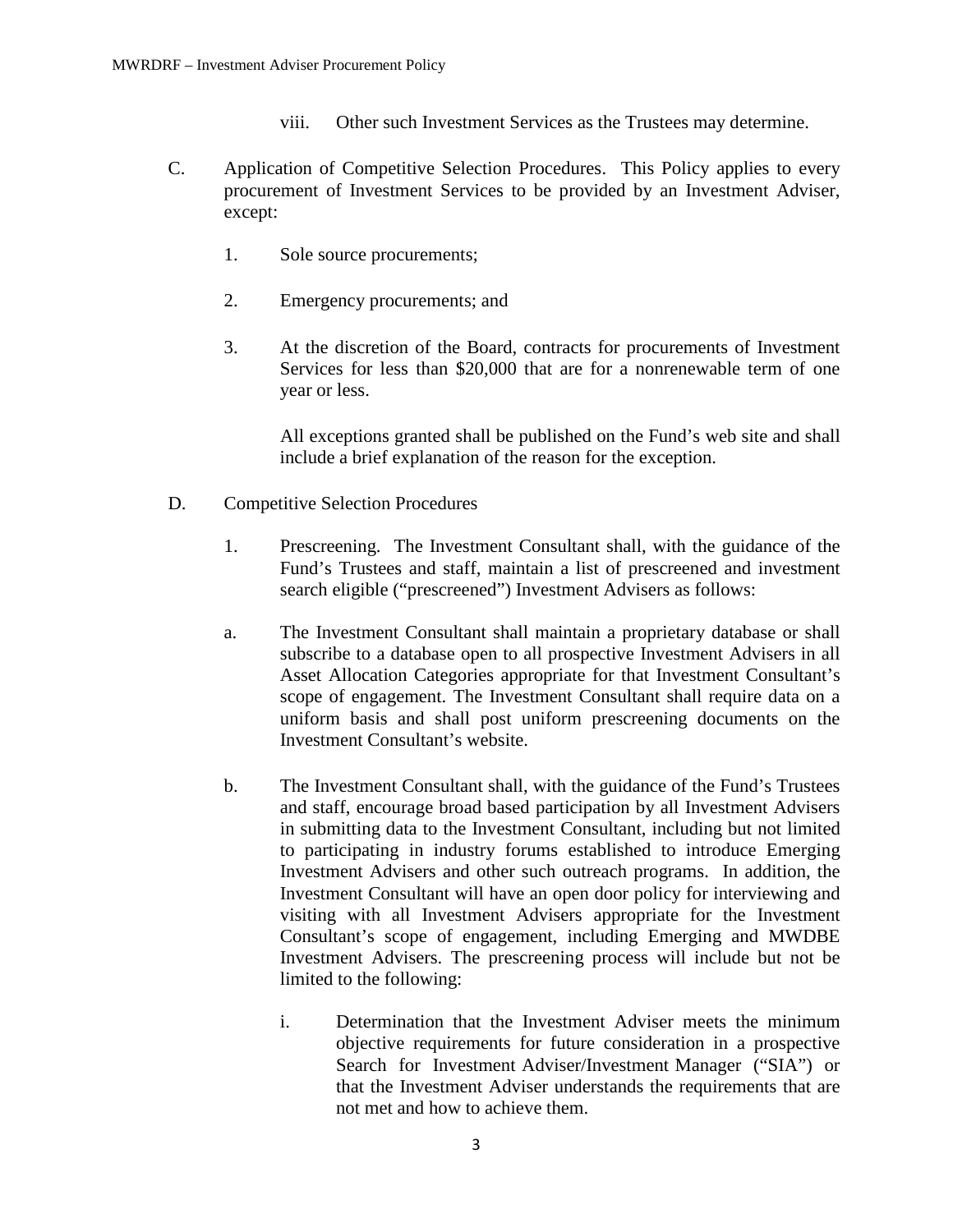- ii. Investment Advisers should be instructed about how to use the resources of the Investment Consultant to realize their goals to increase their access to new business opportunities.
- c. Prospective Investment Advisers may amend statements of qualifications at any time by filing a new statement.
- d. Failure to prescreen with an Investment Consultant may disqualify an Investment Adviser from any search for Investment Services.
- e. When prescreening, the Investment Consultant may, with the guidance of the Fund's Trustees and staff, consider factors reasonably tailored to the specific Asset Allocation Category. Any prescreening shall require a prospective Investment Adviser to meet the requirements of Section B.3.d of this Policy, or have an application pending to meet such requirements.

The Board may also elect to subscribe to a proprietary database(s) which lists Investment Advisers for the purpose of identifying potential Investment Advisers for prescreening.

- 2. Uniform Documents. Uniform documents shall be used for the solicitation, evaluation, and acceptance of Investment Advisers and shall be posted on the Fund's and the Investment Consultant's websites. Such documents shall include the requirements set forth in Section 1-113.14(c) of the Illinois Pension Code.
- 3. Public Notice of Competitive Selection Procedures
	- a. Public Notice. The Board shall determine when there shall be a search for an Investment Adviser. The Board shall determine the parameters of the search, including the applicable Asset Allocation Category and whether the search is for an Emerging or MWDBE Investment Adviser. Notice of the need for an Investment Adviser shall be determined by the Board at an open meeting.
	- b. Form and Publication. Notice of the need for an Investment Adviser shall be published by the Board and the Investment Consultant in the form of an SIA. An SIA may, in the Board's discretion, be publicized in a relevant trade journal or publication at least 30 days prior to the return date established in the SIA.
	- c. Public Availability. A copy of each SIA shall be made available for public inspection on the Fund's and the Investment Consultant's website.
- 4. Search for Investment Adviser/Investment Manager. Each SIA shall be in the form specified by the Board, or the Investment Consultant with the guidance of the Fund's staff, and shall contain, inter alia, all of the following: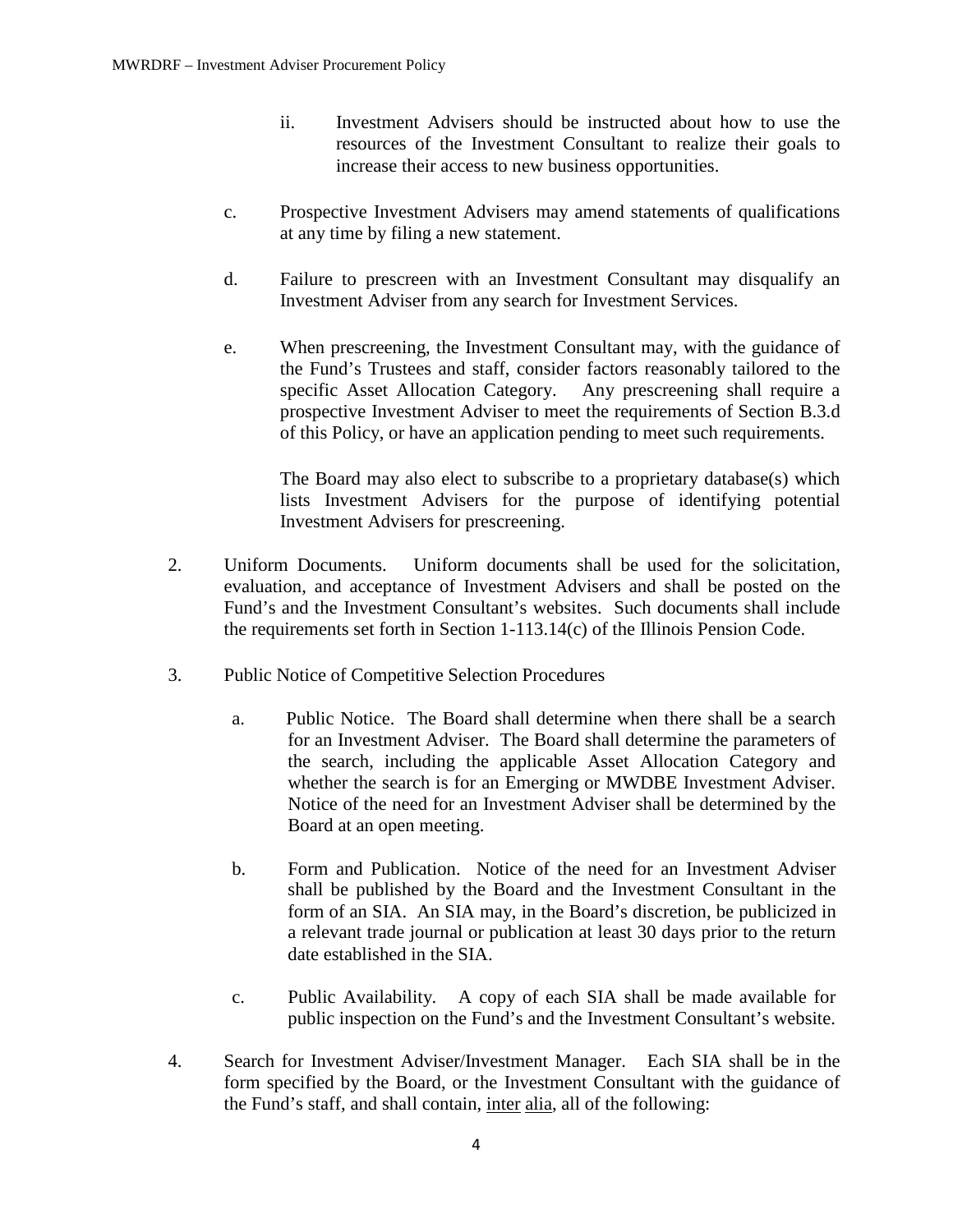- a. The applicable Asset Allocation Category.
- b. A statement as to the amount of assets expected to be awarded.
- c. A date by which responses to the SIA shall be returned.
- d. The evaluation factors designated in Section D.5 of this Policy.
- e. A copy of the Fund's Investment Policy, with notice that such Policy is subject to change.
- f. A statement that the Investment Adviser, in its response to the SIA, will be required to set forth its specific plan or program for complying with the Fund's brokerage and proxy voting policy or policies, if any, (which shall be provided as part of the SIA), including an annual proxy voting report and a quarterly report on all brokerage activity.
- g. A description of the procedures for post-performance review designated in Section D.12 of this Policy.
- h. A description of the "quiet period" guidelines designated in Section D.7 of this Policy and a copy of the Fund's Ethics Resolution. The SIA shall note that the Investment Adviser must agree to comply with the Fund's Ethics Resolution at all times.
- i. The Fund's standard Investment Manager Agreement, if applicable given the parameters of the search, which shall be attached to the SIA and which shall include, inter alia, the requirements set forth in Section 1-113.14(c) of the Illinois Pension Code. The SIA shall note that amendments to the Fund's standard Investment Manager Agreement are disfavored. Any objections to the Fund's standard Investment Manager Agreement shall be detailed in the Investment Adviser's response to the SIA.
- j. A requirement that the response to the SIA shall contain all required disclosures under the Illinois Pension Code and shall include the following:
	- i. The method for charging and measuring fees, based on the assets under management, including disclosure of the direct and indirect fees, commissions, penalties, and other compensation, including reimbursement for expenses, that may be paid by or on behalf of the Investment Adviser in connection with the provision of Investment Services to the Fund;
	- ii. The names and addresses of: the Investment Adviser; any entity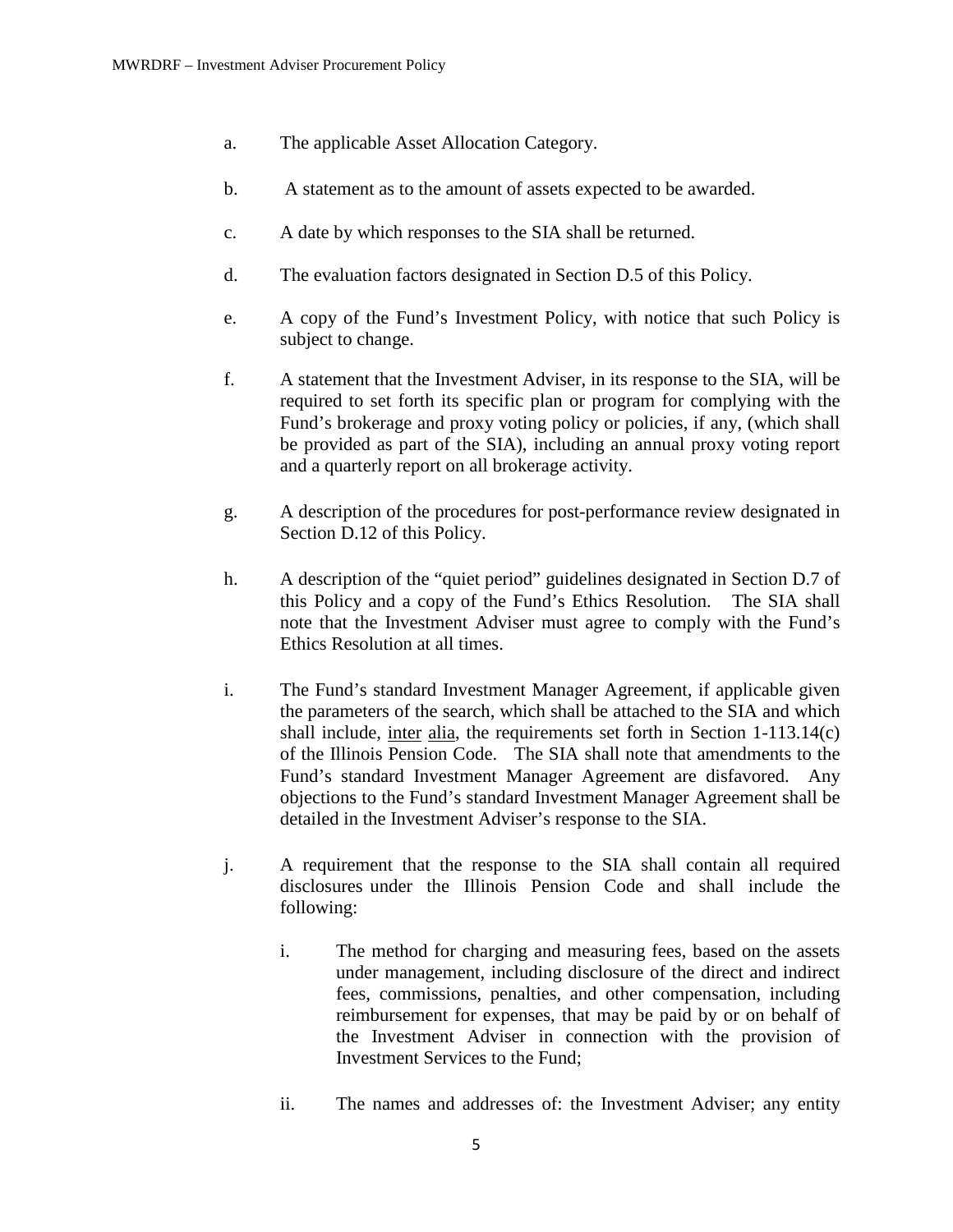that is a parent of, or owns a controlling interest in, the Investment Adviser; any entity that is a subsidiary of, or in which a controlling interest is owned by, the Investment Adviser; any persons who have an ownership or distributive income share in the Investment Adviser that is in excess of 7.5%; or serves as an executive officer of the Investment Adviser; and

- iii. A statement that contingent and placement fees are prohibited and the names and addresses of any subcontractors, including third party marketers or individuals that an Investment Adviser uses tomarket its funds, and the expected amount of money each will receive under the contract.
- iv. A disclosure of the number of the Investment Adviser's investment and senior staff and the percentage of that staff who are a minority person, a female, a veteran, or a person with a disability; the number of contracts for investment, consulting, professional, and artistic services the Investment Adviser has with a minority or female owned business, a veteran owned small business, or a business owned by a person with a disability; the number of contracts for investment, consulting, professional, and artistic services which the Investment Adviser has with a business other than a minority or female owned business, a veteran owned small business, or a business owned by a person with a disability, if more than 50% of the services performed pursuant to that contract are performed by a minority person, a female, or a person with a disability. For the purposes of this subsection, the terms "minority person", "female", "person with a disability", "minority owned business", "female owned business", and "business owned by a person with a disability" have the same meaning as those terms have in the Business Enterprise for Minorities, Females, and Persons with Disabilities Act. For the purposes of this subsection, the terms "veteran" and "veteran owned small business" have the same meanings as those terms have in 30 ILCS 500/45-57. For the purposes of this subsection, the terms "professional service" and "artistic service" have the same meanings as those terms have in 30 ILCS 500/1-15.60.

All documents created as part of an SIA, including the responses by prospective Investment Advisers, shall be considered public records and shall be made available for inspection and copying as provided in Section 3 of the Illinois Freedom of Information Act, 5 ILCS 140/1, et seq.

5. Evaluation of Responses to SIA. Responses will be evaluated initially by the Investment Consultant based on the following evaluation factors only. The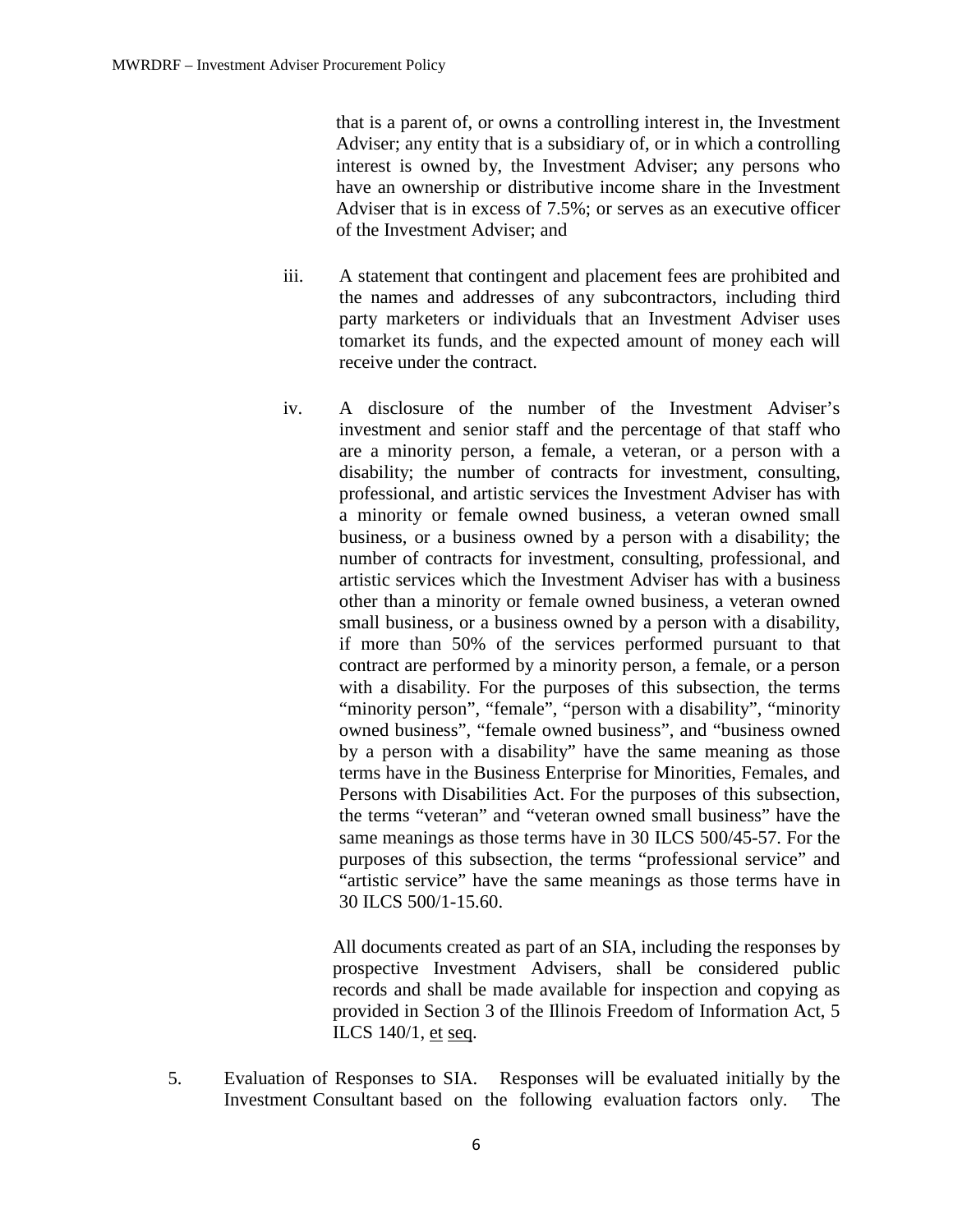relative importance of the evaluation factors will vary based on the parameters of the search. The Investment Consultant will determine, based on the evaluation factors, the top-qualified Investment Advisers and the non-finalist Investment Advisers, if any, and state in writing the reasons for top-qualification and the reasons an Investment Adviser was not a finalist. The Board will select, based on the evaluation factors, an Investment Adviser from the list of top-qualified Investment Advisers. The evaluation factors are as follows:

- a. Investment Philosophy and Methodology, including: the clarity and technical merits of the investment process, buy/sell discipline, efficacy of decisions made (streamlined, responsive), consistency of application, risk controls, uniqueness of the process, trading ability;
- b. Performance, including: long-term performance relative to benchmark, risk compared to benchmark, consistency of performance relative to benchmark, long-term performance relative to peers;
- c. Firm Background, Experience, Reputation, including: the firm's experience in the management of institutional portfolios, the background and qualifications of principals and professional staff, the size of the firm and the products offered, organizational structure, manager tenure, depth of portfolio team and research team, firm's reputation including any litigation history and record of integrity and business ethics;
- d. Portfolio Management and Client Services, including: client servicing, and accounting and reporting;
- e. Reasonableness of the fees; and
- f. The Fund's overall Investment Policy and allocations among existing Investment Advisers, including, but not limited to, the diversification of Investment Advisers in terms of style, investment philosophy, and the complementary relationship between Investment Advisers in the context of the Investment Policy.
- 6. Emerging and MWDBE Investment Advisers.
	- a. Principle. The Fund does not use any criteria that would preclude an Emerging or MWDBE Investment Adviser from being included in the Investment Consultant's Investment Adviser search database, such as a minimum number of years in business or minimum assets under management. As part of the selection process, the Fund utilizes broadbased databases to ensure that qualified Emerging and MWDBE Investment Advisers are included in the pool of eligible candidates for every SIA. The Fund's goal is to identify highly qualified and potentially successful Emerging and MWDBE Investment Advisers that can be awarded allocations.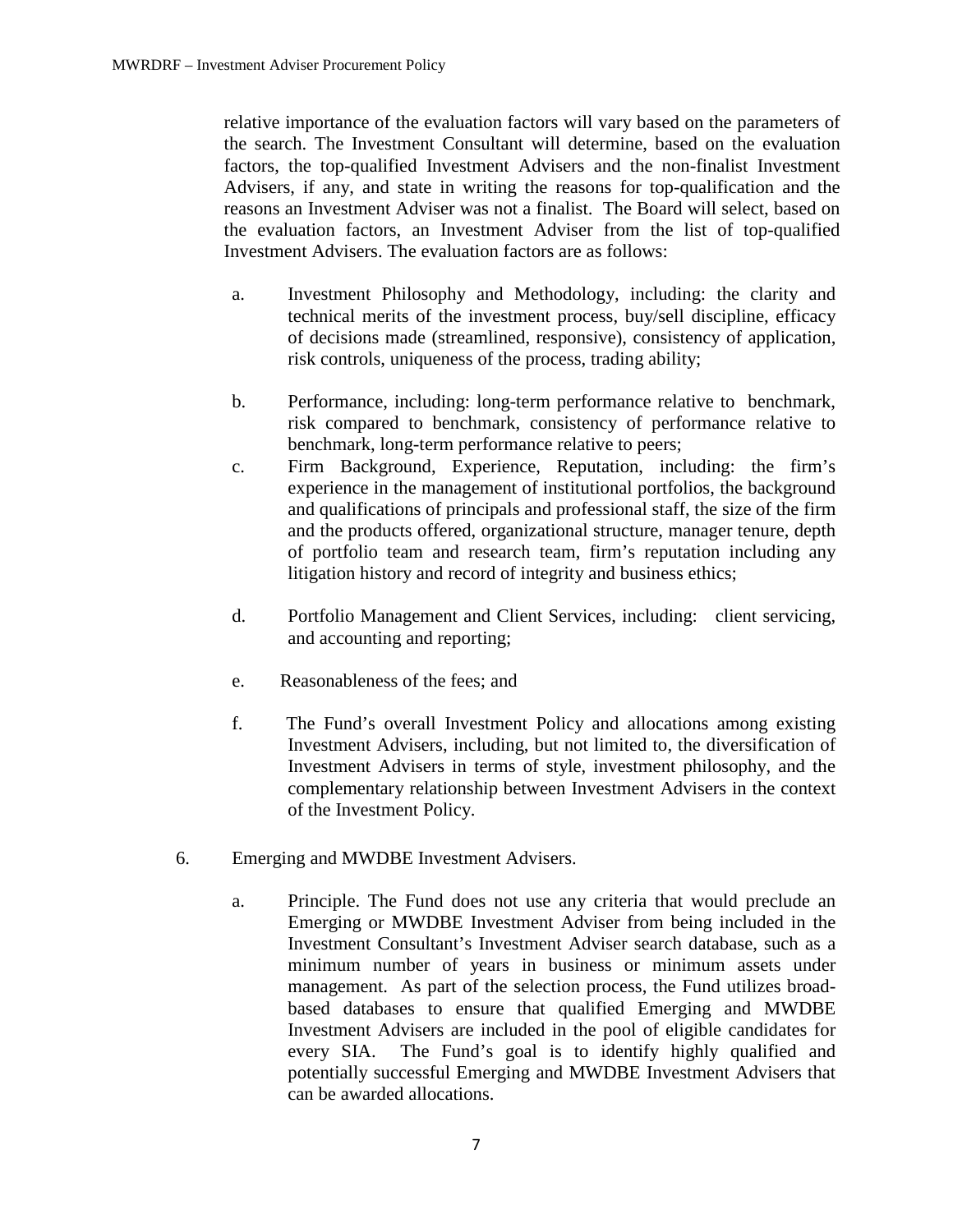- b. Selection Process. Emerging and MWDBE Investment Advisers shall be selected pursuant to this Policy in a search solely for Emerging or MWDBE Investment Advisers. The purpose of having a separate search for Emerging or MWDBE Investment Advisers is to ensure that the Fund's goal of utilizing and developing Emerging and MWDBE Investment Advisers is met. Nothing in this Section prohibits an Emerging or MWDBE Investment Adviser from participating in an SIA, so long as the Investment Adviser meets the criteria set forth in the SIA. If an Emerging or MWDBE Investment Adviser meets the criteria in the SIA, then that Investment Adviser shall receive an invitation by the Board to present as a finalist. If there are multiple Emerging or MWDBE Investment Advisers that meet the criteria set forth in the SIA, then the Board may choose the most qualified firm or firms to present. The Board will use asset allocation and Investment Adviser selection techniques to select Emerging and MWDBE Investment Advisers that will be complementary to the Fund's other Investment Advisers.
- c. Certification. The Board shall establish and publish guidelines for determining and verifying the certifications submitted to establish an Investment Adviser's status as a Minority Owned Business, Female Owned Business, or Business Owned By A Person With A Disability, as those terms are defined in the Business Enterprise for Minorities, Females and Persons with Disabilities Act, 30 ILCS 575/0.01, et seq. The Fund's staff will verify an Investment Adviser's status as a Minority Owned Business, Female Owned Business, or Business Owned By A Person With A Disability, in accordance with the guidelines established by the Board under this Policy.
- 7. Quiet Period. There shall be a quiet period to ensure that the process of selecting an Investment Adviser is efficient, diligent and fair.
	- a. The quiet period shall commence as of the deadline for the submission of responses to the SIA and end when the selection has been made by the Board.
	- b. Initiation, continuation and conclusion of the quiet period shall be publicly communicated to prevent inadvertent violations.
	- c. During the quiet period, Board members and staff should refrain from communicating with Investment Adviser candidates regarding any product or service related to the search offered by the candidate.
	- d. During the quiet period, no fiduciary including the Investment Consultant, shall accept meals, travel, lodging, entertainment or any other good or service of value from the candidates.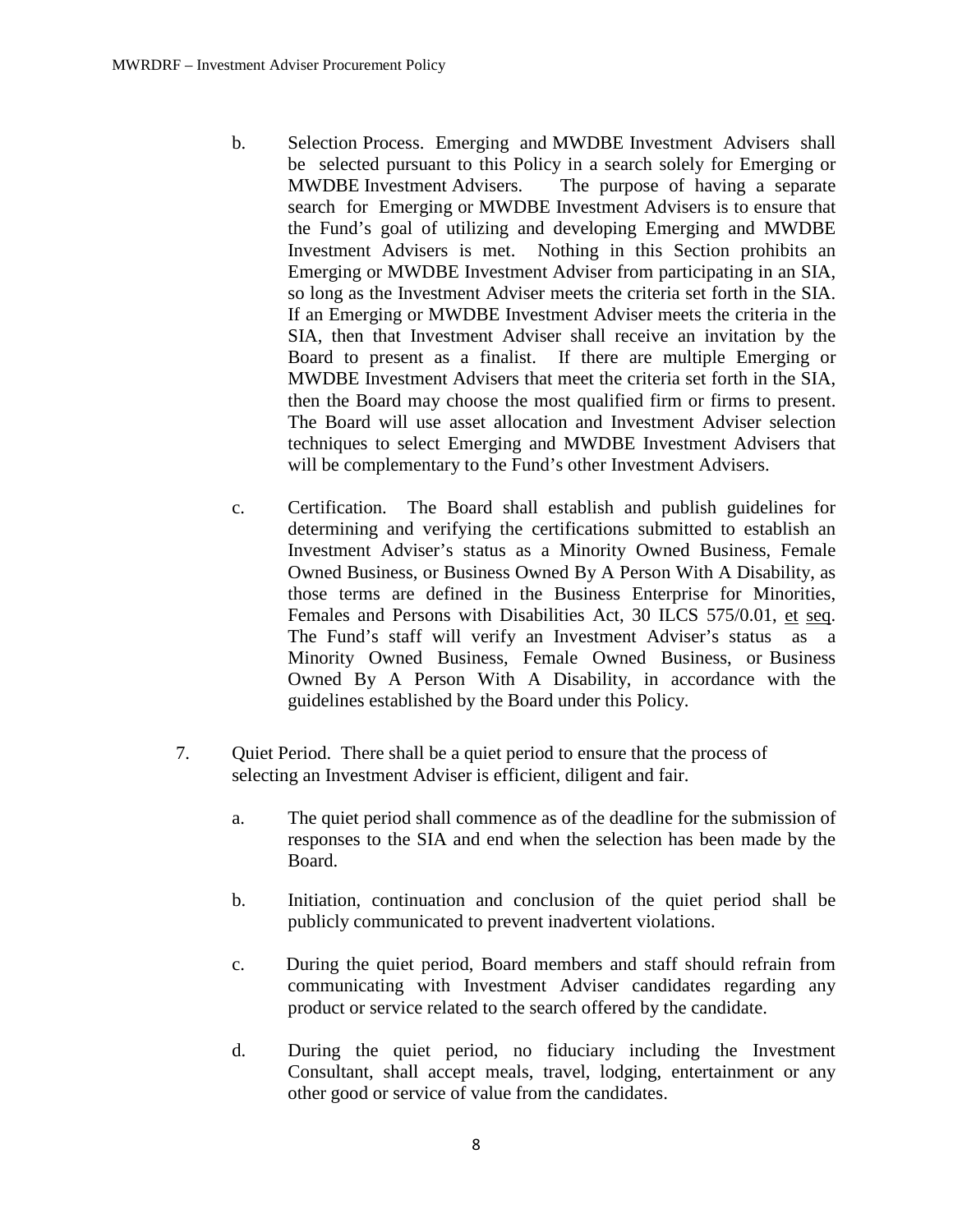- e. If any Board member or staff member is contacted by a candidate during the quiet period about a matter relating to the pending selection, the Board member or staff member should refer the candidate to the Investment Consultant.
- f. All authority related to the search process shall be exercised solely by the Board as a whole, and not by individual Board members.
- g. While the quiet period does not prevent Board approved meetings, conference attendance or communications with an existing Investment Adviser that is also an Investment Adviser candidate, discussion related to the pending selection should be avoided during those activities.
- h. An Investment Adviser candidate may be disqualified from a search process for a willful material violation of this Policy.
- 8. Delivery of Responses. Responses shall be submitted to the Investment Consultant in accordance with the terms in the SIA.
- 9. Discussions
	- a. Notwithstanding the quiet period provided for in Section D.7 of this Policy, the Investment Consultant and the Executive Director may conduct discussions with Investment Adviser candidates to:

i. Determine in greater detail an Investment Adviser's qualifications; and

- ii. Negotiate the various terms of the contract, including fees.
- b. Timing of Discussions. Discussions with the Investment Consultant and the Fund's staff may be held before and after the responses to the SIA have been submitted.
- c. No Disclosure of Information. The Investment Consultant, Trustees, and the Fund's staff shall not disclose publically any information contained in any responses until the presentation of the Investment Consultant's recommendations at a Board meeting.
- 10. Award of Contract
	- a. The Board shall determine the Investment Adviser(s) to be retained and the amount of assets or the percentage of the assets available for allocation to be awarded.
	- b. The Board through its staff, Investment Consultant, and counsel agent